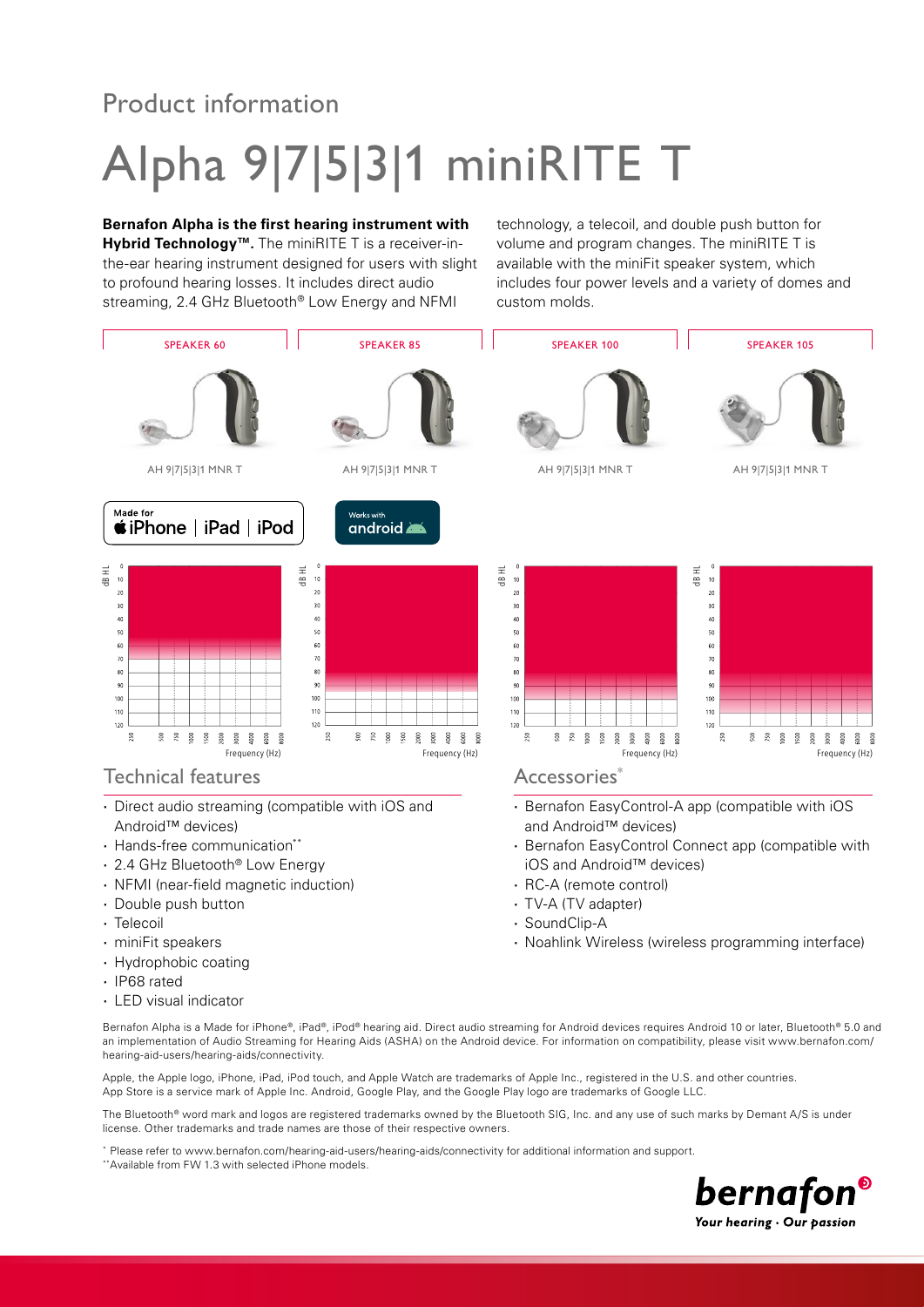- **Speaker 60**
- **Speaker 85 Speaker 100**
- **Speaker 105**

**2CC COUPLER**





|                                               | <b>SPEAKER 60</b> | <b>SPEAKER 85</b> | <b>SPEAKER 100</b> | <b>SPEAKER 105</b> |
|-----------------------------------------------|-------------------|-------------------|--------------------|--------------------|
| OSPL90, Peak (dB SPL)                         | 105               | 117               |                    | 127                |
| OSPL90, 1600 Hz (dB SPL)                      |                   |                   |                    |                    |
| OSPL90, HFA (dB SPL)                          | 103<br>114        |                   | 119                | 123                |
| Full-on Gain, Peak (dB)                       |                   |                   |                    |                    |
| Full-on Gain, 1600 Hz (dB)                    |                   |                   |                    |                    |
| Full-on Gain, HFA (dB)                        |                   |                   |                    | 58                 |
| Reference Test Gain (dB)                      |                   |                   |                    |                    |
| Quiescent Current (mA)                        | 77                |                   |                    |                    |
| Operating Current (mA)                        |                   |                   |                    |                    |
| Battery Size                                  | 312               | 312               | 312                | 312                |
| Distortion 500/800/1600 Hz (%)                | 2/2/2             | 2/2/2             | 21212              | 21212              |
| Frequency Range (Hz)                          | 100-9400          | 100-8900          | 100-7500           | 100–7900           |
| Equivalent Input Noise <sup>1)</sup> (dB SPL) | 16                |                   | Ιb                 | Ιb                 |
| Telecoil 1 mA/m 1000 Hz, ANSI (dB SPL)        |                   |                   |                    |                    |
| Telecoil HFA SPLITS (dB SPL)                  |                   | 96                |                    | 106                |







|                                               | <b>SPEAKER 60</b> | <b>SPEAKER 85</b> | <b>SPEAKER 100</b>  | <b>SPEAKER 105</b> |
|-----------------------------------------------|-------------------|-------------------|---------------------|--------------------|
| OSPL90, Peak (dB SPL)                         |                   | 12.7              | $132*$              | $135*$             |
| OSPL90, 1600 Hz (dB SPL)                      |                   |                   |                     | 133,               |
| OSPL90, HFA (dB SPL)                          |                   | 122               | 127                 | 131                |
| Full-on Gain, Peak (dB)                       |                   |                   |                     |                    |
| Full-on Gain, 1600 Hz (dB)                    |                   |                   |                     | hh                 |
| Full-on Gain, HFA (dB)                        |                   |                   |                     |                    |
| Reference Test Gain (dB)                      |                   |                   |                     |                    |
| Quiescent Current (mA)                        |                   |                   |                     |                    |
| Operating Current (mA)                        |                   |                   |                     |                    |
| <b>Battery Size</b>                           | 312               | 312               | 312                 | 312                |
| Distortion 500/800/1600 Hz (%)                | <2/ < 3/ < 2      | 2/54/5            | $<9$ / $<6$ / $<$ 3 |                    |
| Frequency Range (Hz)                          | 100-9600          | 100-9500          | $100 - 8900$        | 100–9100           |
| Equivalent Input Noise <sup>1)</sup> (dB SPL) | 18                |                   |                     |                    |
| Telecoil 1 mA/m 1600 Hz, IEC (dB SPL)         | 68                | 84                | ٩                   | 96                 |

<sup>1)</sup> Technical data measured with expansion, corresponding to the test box measurement settings.

"2cc" refers to a coupler according to IEC 60318-5:2006. "Ear simulator" refers to a coupler according to IEC 60318-4:2010.

Applied versions: IEC 60118-0 /A1:1994, IEC 60118-1 /A1:1998, IEC 60118-7: 2005, ANSI S3.22: 2014, IEC 60118-0:2015.

Full-on gain is measured with the gain control of the hearing instruments set to its full-on position minus 20 dB and with an input SPL of 70 dB. This is to obtain a gain response equal to the full-on gain response from e.g. IEC 60118-0+A1:1994 but without influence of feedback.

\* **Warning:** Special care should be taken when fitting and using a hearing instrument with maximum sound pressure capability in excess of 132 dB SPL (IEC 60318-4) since there may be a risk of impairing the remaining hearing of the hearing instrument user.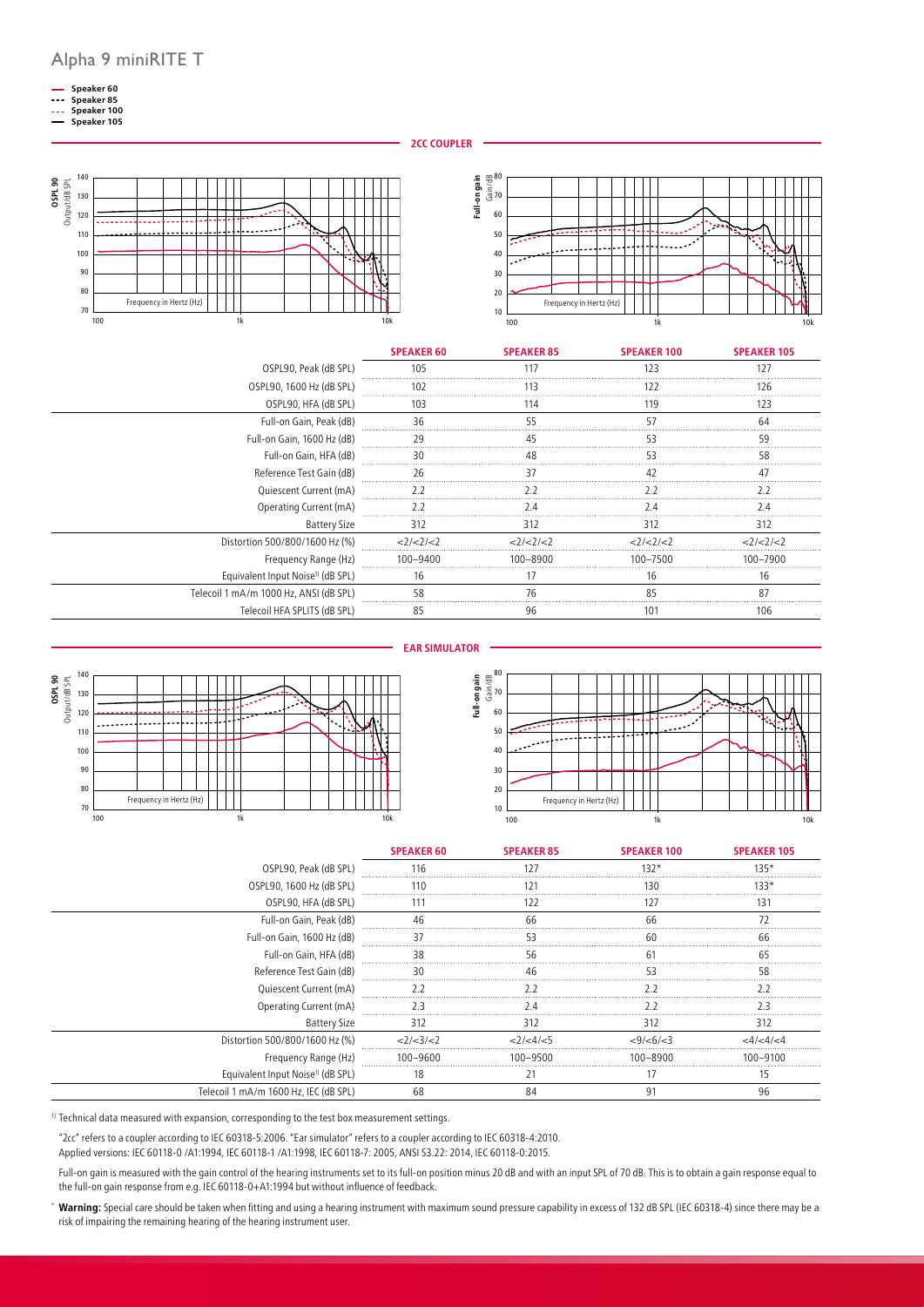





|                                               | <b>SPEAKER 60</b> | <b>SPEAKER 85</b> | <b>SPEAKER 100</b> | <b>SPEAKER 105</b> |
|-----------------------------------------------|-------------------|-------------------|--------------------|--------------------|
| OSPL90, Peak (dB SPL)                         | 105               | 117               | 123                |                    |
| OSPL90, 1600 Hz (dB SPL)                      | 102               |                   |                    | 26                 |
| OSPL90, HFA (dB SPL)                          | 103               | 114               | 119                | 123                |
| Full-on Gain, Peak (dB)                       |                   |                   |                    | 6Δ                 |
| Full-on Gain, 1600 Hz (dB)                    |                   |                   |                    |                    |
| Full-on Gain, HFA (dB)                        |                   |                   |                    | 58                 |
| Reference Test Gain (dB)                      |                   |                   |                    |                    |
| Quiescent Current (mA)                        | 22                |                   |                    |                    |
| Operating Current (mA)                        |                   |                   |                    |                    |
| Battery Size                                  | 312               | 312               | 312                | 312                |
| Distortion 500/800/1600 Hz (%)                | <2/2/2            | <2/2/2            | 2/2/2              | 2/2/2              |
| Frequency Range (Hz)                          | 100-7500          | $100 - 7500$      | 100-7500           | 100–7500           |
| Equivalent Input Noise <sup>1)</sup> (dB SPL) | 16                |                   | 16                 | Ib                 |
| Telecoil 1 mA/m 1000 Hz, ANSI (dB SPL)        | 58                |                   | 85                 | 88                 |
| Telecoil HFA SPLITS (dB SPL)                  | 85                | 96                | ١O                 | 106                |





|                                                 | <b>SPEAKER 60</b> | <b>SPEAKER 85</b> | <b>SPEAKER 100</b>  | <b>SPEAKER 105</b> |
|-------------------------------------------------|-------------------|-------------------|---------------------|--------------------|
| OSPL90, Peak (dB SPL)                           |                   |                   | 132*                | 135*               |
| OSPL90, 1600 Hz (dB SPL)                        | 110               |                   | 130                 | 33,                |
| OSPL90, HFA (dB SPL)                            | 111               | 122               |                     | 131                |
| Full-on Gain, Peak (dB)                         |                   |                   |                     |                    |
| Full-on Gain, 1600 Hz (dB)                      |                   |                   |                     |                    |
| Full-on Gain, HFA (dB)                          | 38                | 56                |                     | h۰                 |
| Reference Test Gain (dB)                        |                   |                   |                     |                    |
| Quiescent Current (mA)                          |                   |                   |                     |                    |
| Operating Current (mA)                          |                   |                   |                     |                    |
| <b>Battery Size</b>                             | 312               | 312               | 312                 | 312                |
| Distortion 500/800/1600 Hz (%)                  | 2/3/2             | 21 < 41 < 5       | $<9$ / $<$ 6/ $<$ 3 |                    |
| Frequency Range (Hz)                            | 100-7500          | 100-7500          | 100-7500            | 100–7500           |
| Equivalent Input Noise <sup>1)</sup> , (dB SPL) | 18                | 21                | 16                  |                    |
| Telecoil 1 mA/m 1600 Hz, IEC (dB SPL)           |                   |                   |                     | 96                 |

<sup>1)</sup> Technical data measured with expansion, corresponding to the test box measurement settings.

"2cc" refers to a coupler according to IEC 60318-5:2006. "Ear simulator" refers to a coupler according to IEC 60318-4:2010.

Applied versions: IEC 60118-0 /A1:1994, IEC 60118-1 /A1:1998, IEC 60118-7: 2005, ANSI S3.22: 2014, IEC 60118-0:2015.

Full-on gain is measured with the gain control of the hearing instruments set to its full-on position minus 20 dB and with an input SPL of 70 dB. This is to obtain a gain response equal to the full-on gain response from e.g. IEC 60118-0+A1:1994 but without influence of feedback.

\* Warning: Special care should be taken when fitting and using a hearing instrument with maximum sound pressure capability in excess of 132 dB SPL (IEC 60318-4) since there may be a risk of impairing the remaining hearing of the hearing instrument user.

#### **EAR SIMULATOR**